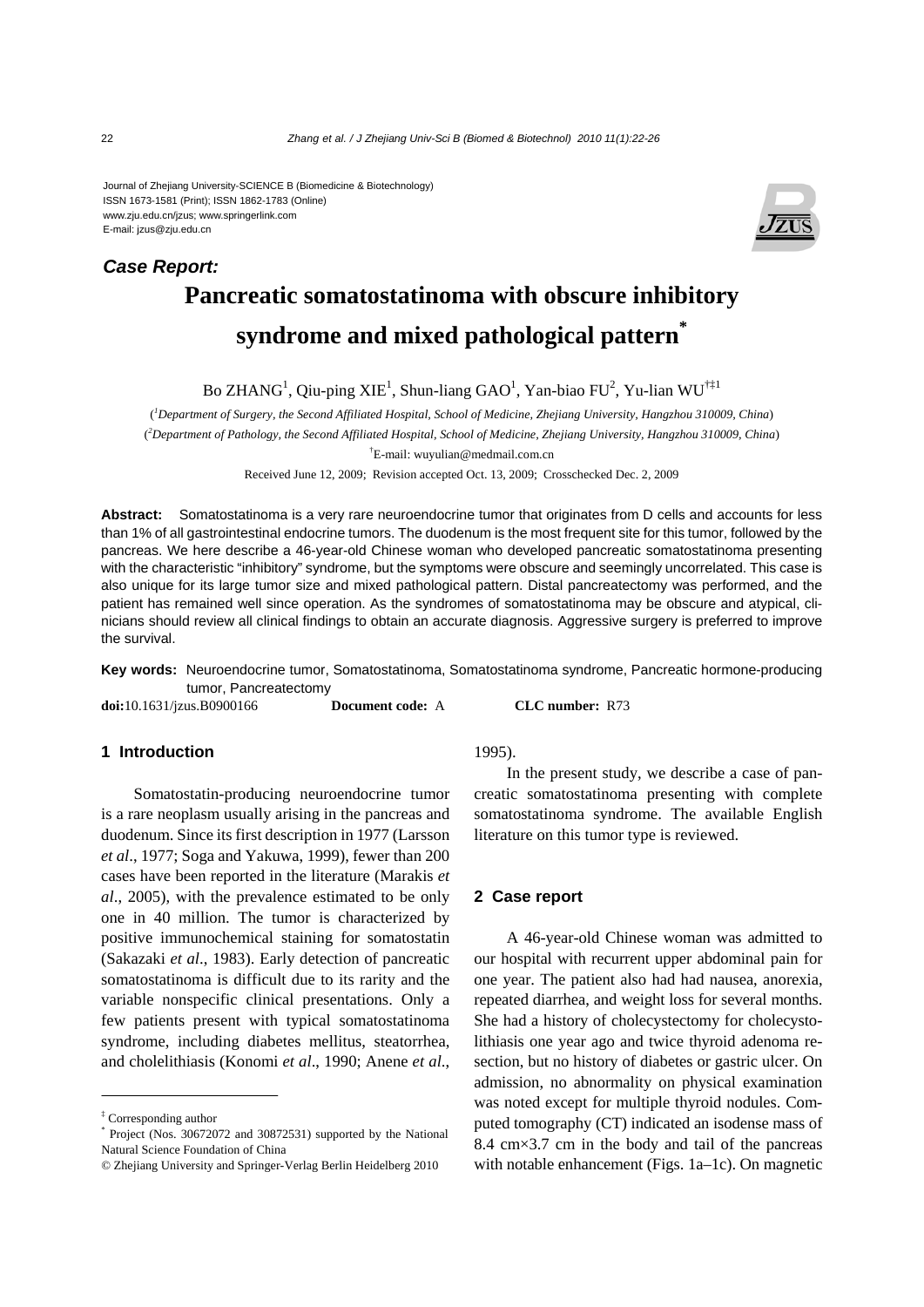resonance imaging (MRI), the tumor displayed a slightly low signal intensity on T1-weighted images and high signal intensity on T2-weighted images compared with normal pancreatic parenchyma (Figs. 1d and 1e). Ultrasonography of the thyroid revealed bilateral multiple nodules. Carbohydrate antigen 19-9 (CA19-9), carcinoembryonic antigen (CEA), blood glucose, calcium and amylase levels were within normal ranges. The high plasma glucose level of 2 h post glucose-load (10 mmol/L at 2 h; reference,  $\leq 7.8$ ) mmol/L) indicated an impaired glucose tolerance. A series of endocrine hormones, including thyroid hormones (T3, T4), human thyroid stimulating hormone (h-TSH), follicle-stimulating hormone (FSH), luteotrophic hormone, estrogen, proestrogen, prolactin, adrenocorticotrophic hormone (ACTH), cortisone, insulin, C-peptide, calcitonin, and vanillylmandelic acid (VMA), were further tested to exclude the diagnosis of type I multiple endocrine neoplasia (MEN-1). There was no abnormal finding except for elevated calcitonin (2.0 ng/ml; reference, <0.5 ng/ml). No morphologic abnormalities of the pituitary,

parathyroids, or adrenal gland were found by either cranial MRI or cervical/abdominal ultrasonography.

No liver metastasis or peritoneal dissemination was identified by laparotomy, but a huge solid, noncapsulated mass, measuring about 10 cm×4 cm, was found in the body and tail of the pancreas associated with surrounding dilated vessels. Distal pancreatectomy was performed to find that the cut surface of the resected specimen was grayish-white. The diagnosis of pancreatic somatostatinoma was made by pathological examination. Microscopically, the tumor cells arranged with a mixed solid nest and trabecular pattern (Figs. 2a and 2b), and the invasion of surrounding vessels was observed but without lymph nodes involvement. The neoplastic cells were immunoreactive for somatostatin and synaptophysin (Figs. 2c and 2d), as well as CA19-9, chromogranin A (CgA), and Ki-67  $(index > 2\%)$ , but negative for insulin, gastrin, prolactin and P53.

The postoperative course was uneventful. The patient received no further treatment and remained healthy to date without tumor recurrence.



**Fig. 1 (a) Computed tomography showed an isodense mass in the body and tail of the pancreas, 8.4 cm×3.7 cm in size (T: tumor); (b) In the arterial phase, the mass was notably enhanced earlier than normal pancreatic tissue; (c) In the portal-venous phase, the tumor remained enhancement; Magnetic resonance imaging revealed that the mass displayed a slightly low signal intensity on T1-weighted images (d) and high signal intensity on T2-weighted images (e)**



**Fig. 2 Relatively homogenous neoplastic cells displayed the solid diffuse medullary arrangement (a), while in other parts, these uniform cuboidal cells showed a trabecular or glandular structure (b); (c) Most cells were immunoreactive for somatostatin; (d) Diffusely positive immunostaining for synaptophysin** 

(a) & (b) Hematoxylin and eosin; (c) & (d) Immunohistochemical stain. Original magnification: (a), (b) & (d) ×100; (c) ×200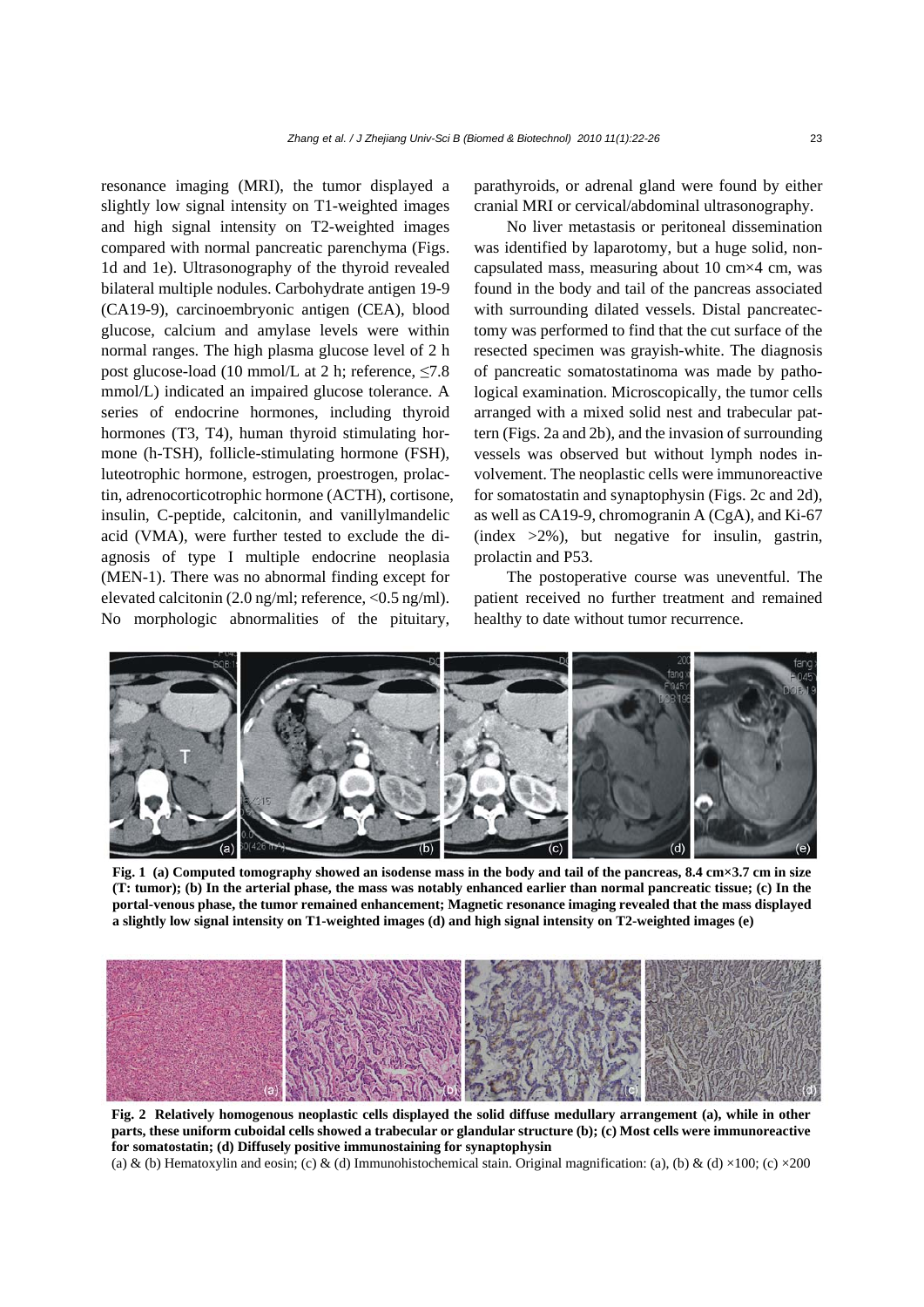## **3 Discussion**

Pancreatic somatostatin-producing endocrine tumor is one of the rarest neoplasms, which originates from D cells and is characterized by the somatostatinoma syndrome, caused by the predominantly inhibitory actions of somatostatin on other hormones (Mozell *et al*., 1990; Moayedoddin *et al*., 2006). Additional symptoms, such as dyspepsia, weight loss, anemia, and hypochlorhydria, may also exist. Our patient presented with upper abdominal pain, weight loss, iterative diarrhea, and impaired glucose tolerance and had a history of cholecystolithiasis, which could be regarded as typical somatostatinoma syndrome. However, these seemingly unassociated and obscure symptoms did not attract our much attention to take these observations together in the diagnostic process, and the diagnosis of pancreatic somatostatinoma was not taken into consideration.

The review articles published recently are listed in Table 1 and the largest review work was carried out by Soga and Yakuwa (1999), including 81 patients with pancreatic somatostatinoma reported before 1999. We further performed a comprehensive review of 15 available reports between 2000 and 2009, and identified another 23 patients with this rare tumor. The clinical findings about these patients were summarized in Table 2. There were 56 women and 48 men (1.17:1), and the mean age was 53.0 years, ranging from 22 to 84 years. Most patients were symptomatic (94.2%), but a few patients presented with complete somatostatinoma syndrome. Most patients displayed hyperglycemia due to the inhibitory effect of somatostatin on insulin, whereas in a small portion

of patients, hypoglycemia might be the complaint (Cao *et al*., 2009). With respect to the tumor location, most of these tumors arose in the head of the pancreas, followed by the body and tail. A diffuse distribution throughout the pancreas or arising from the ectopic pancreas was rarely observed (Barahona-Garrido *et al*., 2009). In some reports, pancreatic somatostatinoma was detected in association with neurofibromatosis type 1, MEN-1, and von Hippel-Lindau syndromes (Maki *et al*., 1995; Levy-Bohbot *et al*., 2004; Barahona-Garrido *et al*., 2009). Recently, some clinicians presumed that there might exist an association between gastrointestinal stromal tumors (GIST) and somatostatinoma (Barahona-Garrido *et al*., 2009).

As shown in Table 1, the majority of patients displayed a high level of somatostatin, which is helpful for an accurate diagnosis. However, a laboratory test for serum somatostatin level is often ignored when patients displayed nonspecific symptoms. Usually, somatostatinoma would appear as an iso- or low-density mass on CT images, and contrast enhancement is obvious due to hypervascularity. On MRI, the tumor displays low signal intensity on T1-weighted images and high signal intensity on T2-weighted images (Tjon *et al*., 1994). Somatostatin receptor scintigraphy and positron emission tomography (PET) (Suzuki *et al*., 2008) are recently utilized for detecting and staging somatostatinoma. Cytological and immunochemical detection sampled by the endoscopic ultrasound (EUS)-guided fine needle aspiration can be used for preoperative diagnosis (Stelow *et al*., 2005).

Pathologically, the tumor cells arrange in a trabecular pattern including ribbon-like, gyriform and

**Table 1 List of published review articles about somatostatin-producing pancreatic endocrine tumor or pancreatic somatostatinoma**

|    | Case, $Sex^a$ |                                                                      |  |  |  | Age <sup>b</sup> Symptom (%) Tumor location (%)<br>(year) $\frac{Sy}{S1}$ $\frac{S2}{S3}$ $\frac{S3}{L1}$ $\frac{1}{L2}$ $\frac{1}{L3}$ $\frac{1}{L4}$ |  |  |  | HS |                                                                                                                                                               |           |                | Malig- LM LNM Surgery Prognosis Ref. |       |
|----|---------------|----------------------------------------------------------------------|--|--|--|--------------------------------------------------------------------------------------------------------------------------------------------------------|--|--|--|----|---------------------------------------------------------------------------------------------------------------------------------------------------------------|-----------|----------------|--------------------------------------|-------|
|    |               |                                                                      |  |  |  |                                                                                                                                                        |  |  |  |    | (%) nancy (%) (%) (%)                                                                                                                                         |           |                | $(96)^{\#}$                          |       |
| 27 |               |                                                                      |  |  |  |                                                                                                                                                        |  |  |  |    | $18/9$ $\begin{array}{cccc} 52.6 \\ (30-84) \end{array}$ 77.8 63.0 40.7 51.8 7.4 18.5 7.4 66.7 85.2 70.4 29.6 NA                                              |           |                | NA                                   | $[1]$ |
|    |               |                                                                      |  |  |  |                                                                                                                                                        |  |  |  |    | 23 13/10 $\begin{array}{cc} 53.9 \\ (30-84) \end{array}$ 65.2 43.5 52.2 56.5 8.7 30.4 4.3 $\begin{array}{cc} 93.7 \\ (15/16) \end{array}$ 73.9 69.6 34.8 82.6 |           |                | $56.5$<br>(13/23)                    | $[2]$ |
|    |               | 81 45/36 $\frac{55.3}{(30-84)}$ NA NA 60.0 55.6 27.2 7.4 9.8 NA 70.4 |  |  |  |                                                                                                                                                        |  |  |  |    |                                                                                                                                                               | 39.5 24.7 | 69.1           | NA                                   | $[3]$ |
|    |               |                                                                      |  |  |  |                                                                                                                                                        |  |  |  |    | 23 11/12 $\begin{array}{cc} 44.8 \\ (22-72) \end{array}$ 26.1 26.1 39.1 57.1 23.8 14.3 4.8 $\begin{array}{cc} 83.3 \\ (5/6) \end{array}$ 73.9                 |           | 43.5 60.9 87.0 | 61.1<br>(11/18)                      | [4]   |

<sup>a</sup>: Female/Male; <sup>b</sup>: Age at admission. Values are expressed as median (range); S1: diabetes mellitus; S2: cholelithiasis; S3: diarrhea/steatorrhea; L1: head; L2: body; L3: tail; L4: diffuse/ectopic; HS: high somatostatin; LM: liver metastasis; LNM: LN metastasis; NA: not available; Ref.: <sup>[1]</sup> Vinik *et al.*, 1987; <sup>[2]</sup> Konomi *et al.*, 1990; <sup>[3]</sup> Soga and Yakuwa, 1999;  $<sup>[4]</sup>$  Present review;  $<sup>#</sup>$ : Alive percentage determined from the records of respective references;  $<sup>*</sup>$ : Twenty-one cases with tumor</sup></sup></sup> location information available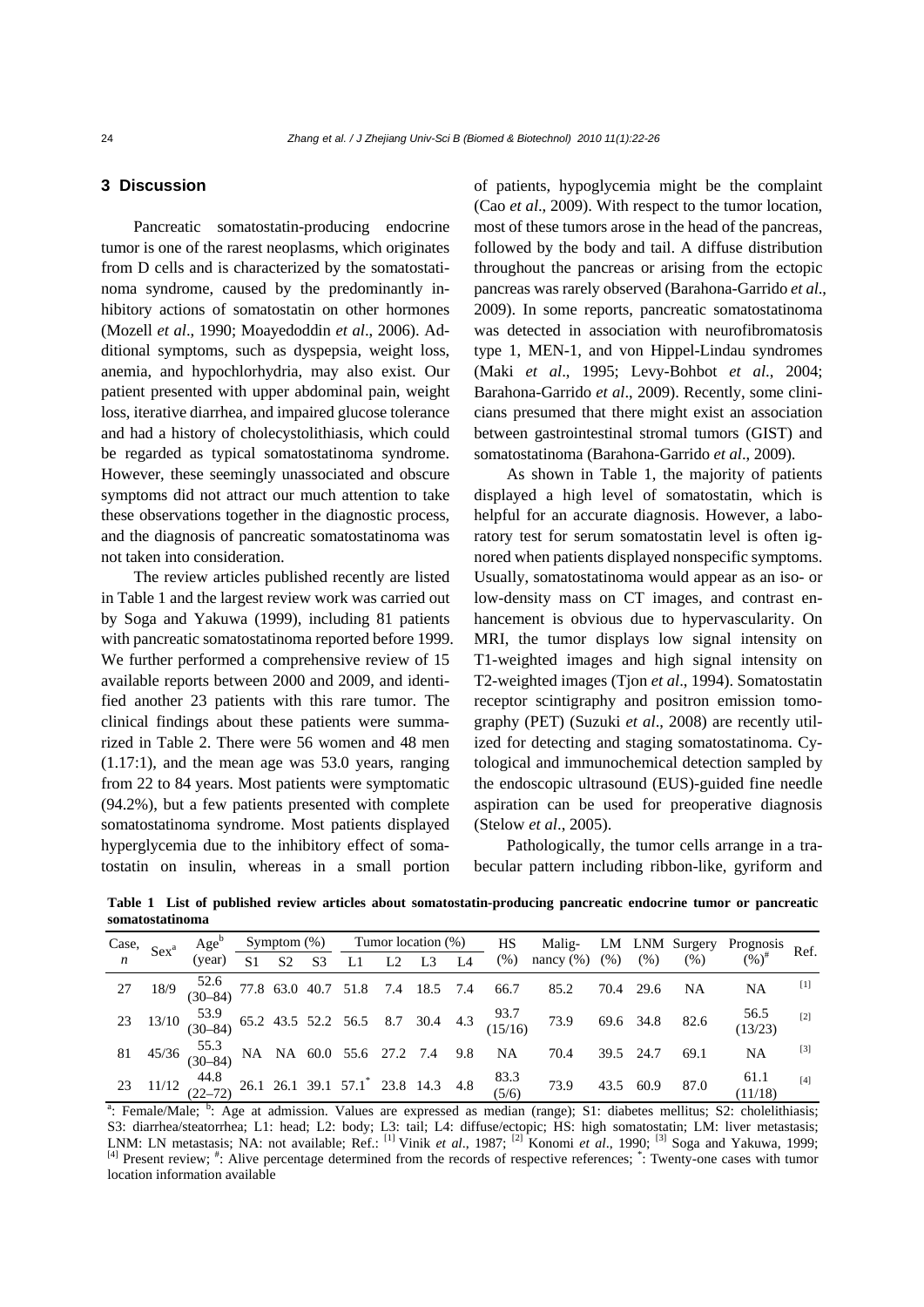| punci cutic sonnutostutinomu |                 |  |  |  |  |  |
|------------------------------|-----------------|--|--|--|--|--|
| Clinical data                | Results         |  |  |  |  |  |
| Gender                       |                 |  |  |  |  |  |
| Female                       | 53.8% (56/104)  |  |  |  |  |  |
| Male                         | 46.2% (48/104)  |  |  |  |  |  |
| Age (year)                   |                 |  |  |  |  |  |
| Mean (range)                 | $53.0(22 - 84)$ |  |  |  |  |  |
| Tumor location               |                 |  |  |  |  |  |
| Head                         | 55.9% (57/102)  |  |  |  |  |  |
| Body and/or tail             | 35.3% (36/102)  |  |  |  |  |  |
| Diffuse/ectopic              | 8.8% (9/102)    |  |  |  |  |  |
| Symptomatic                  | 94.2% (98/104)  |  |  |  |  |  |
| Malignancy                   | 71.2% (74/104)  |  |  |  |  |  |
| Liver metastasis             | 40.4% (42/104)  |  |  |  |  |  |
| Surgery                      | 73.1% (76/104)  |  |  |  |  |  |

**Table 2 Clinical characteristics of 104 patients with pancreatic somatostatinoma** 

glandular structures, or a solid medullary pattern. Our patient displayed a mixed pathological pattern, consisting of both solid medullary and gyriform structures, which is relatively a rare situation. Psammoma bodies are commonly observed in duodenum somatostatinoma, but rarely in the pancreas (House *et al*., 2002). The accurate diagnosis of somatostatinoma depends on the intense positive immunochemical staining for somatostatin.

As demonstrated in Tables 1 and 2, most somatostatinomas are malignant (71.2%), with the liver, peripancreatic lymph nodes, and bone being the common metastatic sites (Tomono *et al*., 2003; Marakis *et al.*, 2005). There is a unique staging system for pancreatic endocrine tumors including two major categories: well-differentiated endocrine tumors, with benign or low-malignant behavior, and poorly differentiated carcinomas that behave in a highly malignant fashion. The case presented here may be classified as "borderline tumor with uncertain behavior" according to the following clinicopathologic features: well differentiated, confined to the pancreas, >3 cm in size, angioinvasion, >2% Ki-67 positive cells/10 high power field (hpf) (Klöppel *et al*., 2004). It should be noted that, for this tumor type, malignancy is not determined by histology but the discovery of metastasis (Marakis *et al*., 2005).

Aggressive surgical is preferred for this tumor type. However, the therapeutic procedure for hepatic metastases is controversial. It is generally considered that metastatic lesions should be resected simultaneously, such as hepatic wedge resection, provided it can be done. Palliative therapies, such as lipiodoltranscatheter arterial embolization of the liver, might be effective for those with unresectable liver metastases (Sato *et al*., 2000). Liver transplantation is an alternative option but should be under careful estimation (Zhang *et al*., 2008). Little experience with chemotherapy and radiotherapy has been accumulated. Therapy with octreotide and interferon- $\alpha$ (IFN- $\alpha$ ) has been shown to be beneficial in the treatment of the clinical symptoms of functional somatostatinoma (Janson, 2005; Nesi *et al*., 2008).

The prognosis of somatostatinoma is promising if the tumor is completely resected (Marakis *et al*., 2005). However, patients with unresectable metastases have a poor outcome. Close follow-up is important since the tumor is prone to local recurrence. Surveillance of serum somatostatin level is very useful and elevated levels of this hormone may indicate tumor recurrence.

## **4 Conclusion**

In summary, pancreatic somatostatinoma is a rare entity with the diagnosis depending on pathological examination. The symptoms of the characterized "somatostatinoma syndrome" may be obscure and sometimes seemingly uncorrelated. Clinicians should review all clinical observations together to obtain an accurate diagnosis. The serum somatostatin level is elevated in most cases, whereas the imaging feature is relatively nonspecific. Most of these tumors are malignant and aggressive surgery is preferred. The adjuvant therapies for this rare disease need further investigation.

#### **References**

- Anene, C., Thompson, J.S., Saigh, J., Badakhsh, S., Ecklund, R.E., 1995. Somatostatinoma: atypical presentation of a rare pancreatic tumor. *Am. J. Gastroenterol.*, **90**(5): 819-821.
- Barahona-Garrido, J., Aguirre-Gutierrez, R., Gutierrez-Manjarrez, J.I., Tellez-Avila, F.I., Lopez-Arce, G., Fomperoza-Torres, A., Criales, S., Sanchez-Cortes, E., Sarti, H.M., Yamamoto-Furusho, J.K., 2009. Association of GIST and somatostatinoma in a patient with type-1 neurofibromatosis: is there a common pathway? *Am. J. Gastroenterol.*, **104**(3):797-799. [doi:10.1038/ajg.2008. 133]
- Cao, X.P., Liu, Y.Y., Xiao, H.P., Li, Y.B., Wang, L.T., Xiao,